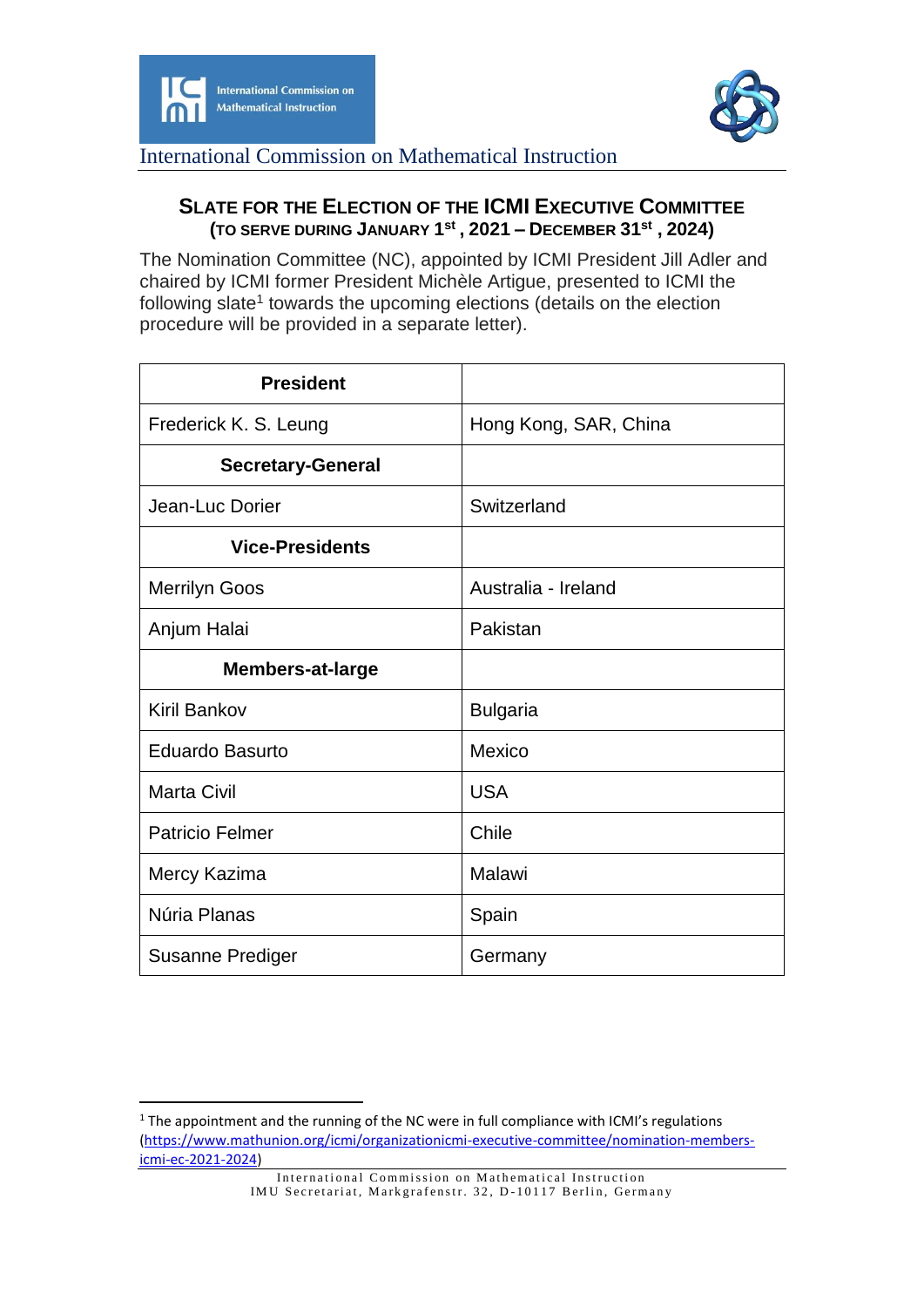



International Commission on Mathematical Instruction

## **LIST OF ALL THE NOMINATIONS SUBMITTED (IN ALPHABETICAL ORDER)**

| Name (country)<br>Position                                                  | Affiliation                                                                                                                                         | Nomination                                                                                           |
|-----------------------------------------------------------------------------|-----------------------------------------------------------------------------------------------------------------------------------------------------|------------------------------------------------------------------------------------------------------|
| <b>Kiril Bankov</b><br>(Bulgaria)<br>Member-at-large                        | <b>Professor of Mathematics</b><br><b>Education, Faculty of Mathematics</b><br>& Informatics, University of Sofia                                   | Julian Revalski, President<br>of the Bulgarian Academy<br>of Sciences, IMU AO<br>(Bankov is ICMI CR) |
| <b>Eduardo Basurto</b><br>(Mexico)<br>Member-at-large                       | Coordinator of the Mathematics<br><b>Education Master, Regional Center</b><br>for Educational Research and<br>Teacher Development - South<br>Mexico | Angel Ruiz,<br><b>ICMI CR for Costa Rica</b>                                                         |
| Olive Chapman<br>(Canada)<br>Member-at-large                                | Professor, Faculty of Education,<br>University of Calgary                                                                                           | Caroline Lajoie,<br>ICMI CR for Canada                                                               |
| <b>Marta Civil</b><br>(USA)<br>Member-at-large                              | Professor and Roy F. Graesser<br>Endowed Chair, Department of<br>Mathematics, The University of<br>Arizona, Tucson                                  | John W. Staley,<br><b>ICMI CR for the USA</b>                                                        |
| Jean-Luc Dorier<br>(Switzerland)<br><b>Secretary General</b>                | Professeur de didactique des<br>mathématiques, Faculty of<br>Psychology and Educational<br>Sciences, Université de Genève                           | Stephan Schönenberger,<br>ICMI CR for Switzerland<br>Edwige Godlewski,<br>ICMI CR for France         |
| Ruhama Even<br>(Israel)<br>Member-at-large                                  | Professor, Department of Science<br>Teaching, Weizmann Institute of<br>Science, Rehovot                                                             | Anna Sfard,<br>ICMI CR for Israel                                                                    |
| <b>Patricio Luis</b><br><b>Felmer Aichele</b><br>(Chile)<br>Member-at-large | Professor, Departamento de<br>Ingeniería Matemática,<br>Universidad de Chile, Santiago                                                              | Elisabeth Montoya,<br><b>ICMI CR for Chile</b>                                                       |
| <b>Merrilyn Goos</b><br>(Australia/Ireland)<br><b>Vice President</b>        | Professor of STEM Education and<br>Director, The National Centre for<br><b>STEM Education, University of</b><br>Limerick, Ireland                   | Kim Beswick,<br><b>ICMI CR for Australia</b>                                                         |
| Anjum Halai<br>(Pakistan)<br><b>Vice President</b>                          | Vice-Provost, Aga Khan University,<br>Karachi                                                                                                       | Raza Choudari,<br><b>ICMI CR for Pakistan</b>                                                        |